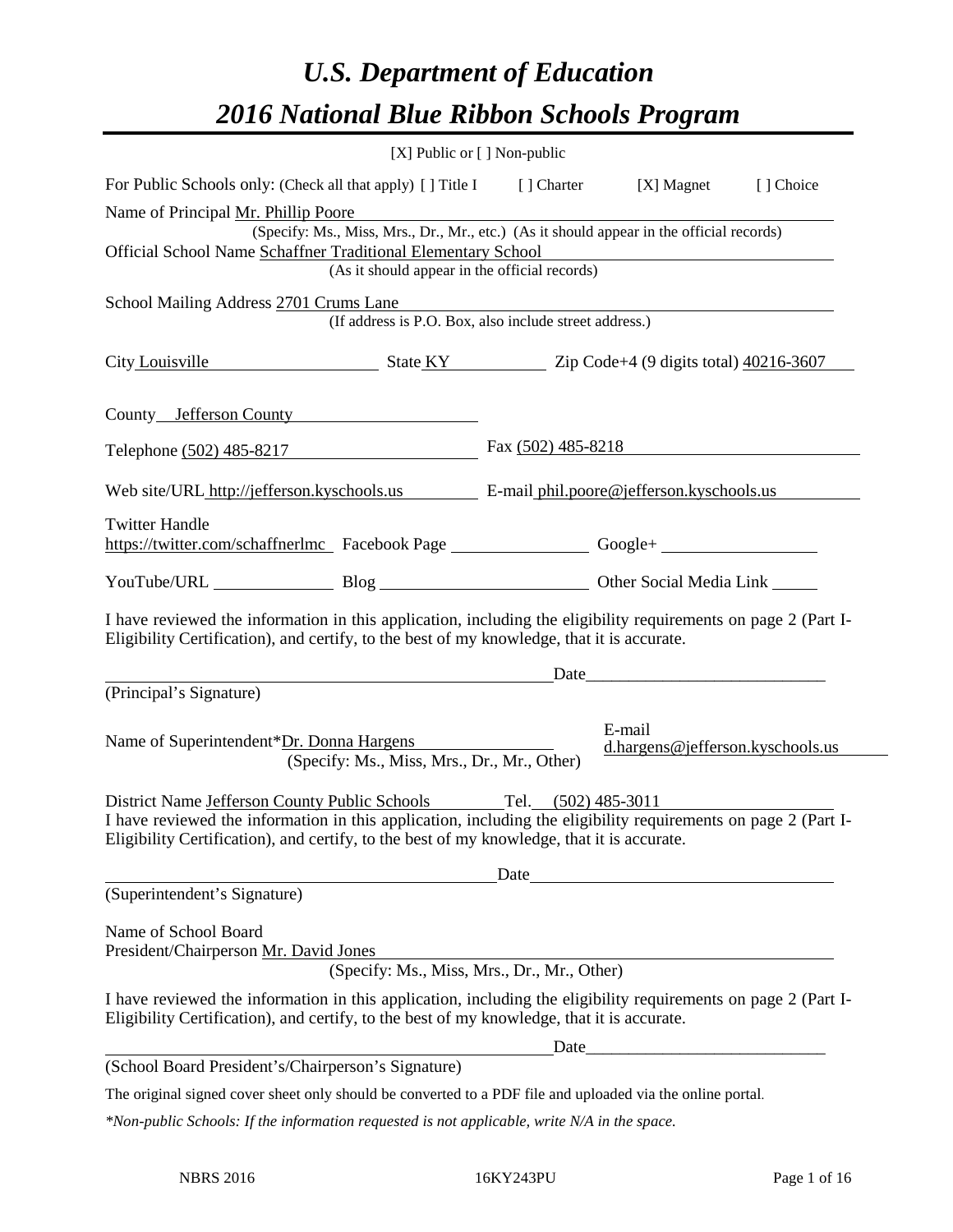The signatures on the first page of this application (cover page) certify that each of the statements below, concerning the school's eligibility and compliance with U.S. Department of Education and National Blue Ribbon Schools requirements, are true and correct.

- 1. The school configuration includes one or more of grades K-12. (Schools on the same campus with one principal, even a K-12 school, must apply as an entire school.)
- 2. The public school has met their state's accountability requirements (i.e., avoided sanctions) in participation, performance in reading (or English language arts) and mathematics, and other academic indicators (i.e., attendance rate and graduation rate) using the most recent accountability results available for the year prior to nomination.
- 3. To meet final eligibility, a public school must meet the state's accountability requirements (i.e., avoided sanctions) in participation, performance in reading (or English language arts) and mathematics, and other academic indicators (i.e., attendance rate and graduation rate) for the year in which they are nominated (2015-2016) and be certified by the state representative. Any status appeals must be resolved at least two weeks before the awards ceremony for the school to receive the award.
- 4. If the school includes grades 7 or higher, the school must have foreign language as a part of its curriculum.
- 5. The school has been in existence for five full years, that is, from at least September 2010 and each tested grade must have been part of the school for the past three years.
- 6. The nominated school has not received the National Blue Ribbon Schools award in the past five years: 2011, 2012, 2013, 2014, or 2015.
- 7. The nominated school has no history of testing irregularities, nor have charges of irregularities been brought against the school at the time of nomination. The U.S. Department of Education reserves the right to disqualify a school's application and/or rescind a school's award if irregularities are later discovered and proven by the state.
- 8. The nominated school or district is not refusing Office of Civil Rights (OCR) access to information necessary to investigate a civil rights complaint or to conduct a district-wide compliance review.
- 9. The OCR has not issued a violation letter of findings to the school district concluding that the nominated school or the district as a whole has violated one or more of the civil rights statutes. A violation letter of findings will not be considered outstanding if OCR has accepted a corrective action plan from the district to remedy the violation.
- 10. The U.S. Department of Justice does not have a pending suit alleging that the nominated school or the school district as a whole has violated one or more of the civil rights statutes or the Constitution's equal protection clause.
- 11. There are no findings of violations of the Individuals with Disabilities Education Act in a U.S. Department of Education monitoring report that apply to the school or school district in question; or if there are such findings, the state or district has corrected, or agreed to correct, the findings.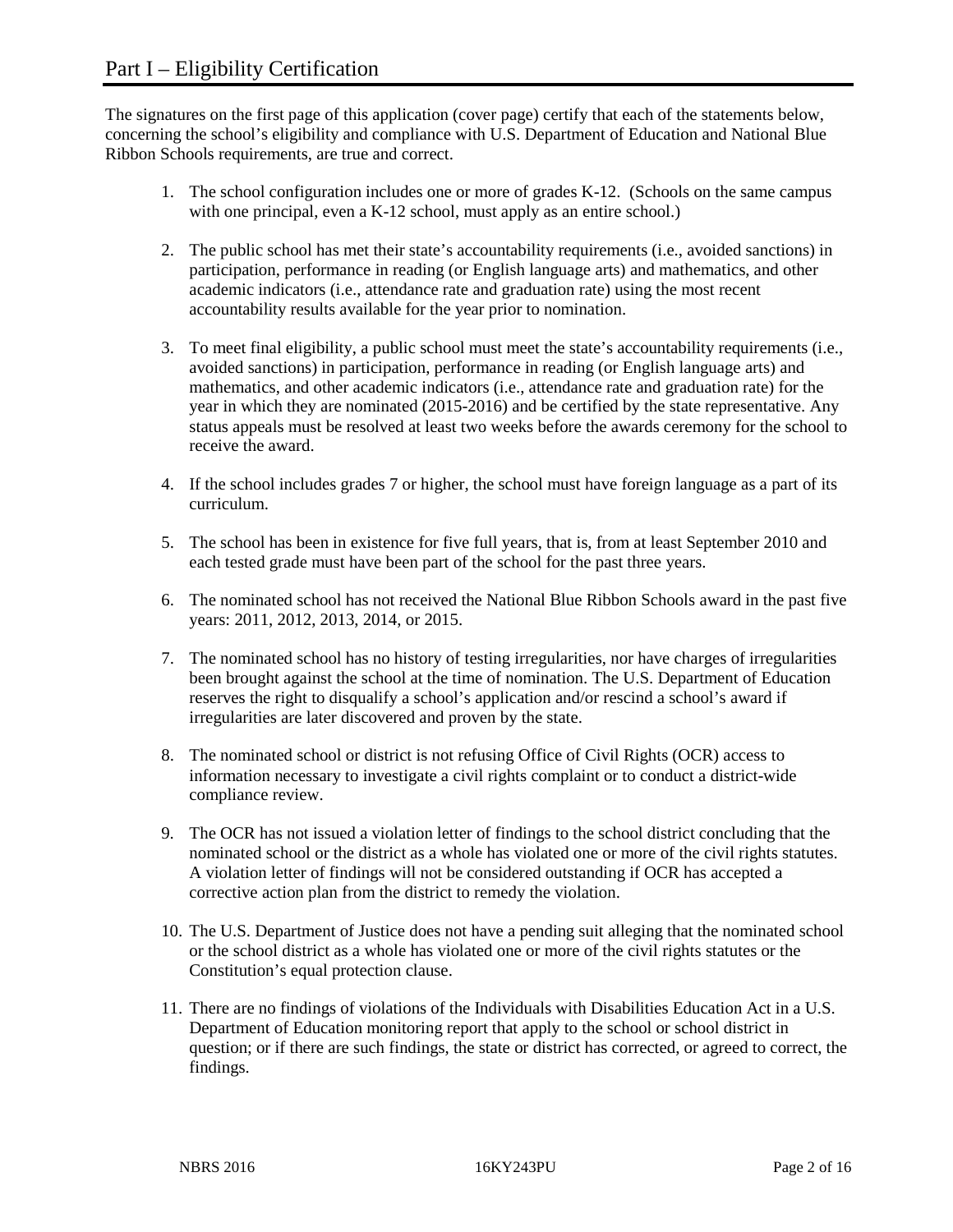# **Data should be provided for the most recent school year (2015-2016) unless otherwise stated.**

# **DISTRICT**

1. Number of schools in the district  $91$  Elementary schools (includes K-8) (per district designation): 28 Middle/Junior high schools 20 High schools  $\overline{1}$  K-12 schools

# 140 TOTAL

**SCHOOL** (To be completed by all schools)

- 2. Category that best describes the area where the school is located:
	- [] Urban or large central city [X] Suburban with characteristics typical of an urban area [ ] Suburban [ ] Small city or town in a rural area [ ] Rural
- 3. Number of students as of October 1, 2015 enrolled at each grade level or its equivalent in applying school:

| Grade                           | # of         | # of Females | <b>Grade Total</b> |
|---------------------------------|--------------|--------------|--------------------|
|                                 | <b>Males</b> |              |                    |
| <b>PreK</b>                     | 0            | 0            | 0                  |
| K                               | 27           | 44           | 71                 |
| 1                               | 39           | 57           | 96                 |
| 2                               | 53           | 42           | 95                 |
| 3                               | 58           | 62           | 120                |
| 4                               | 47           | 65           | 112                |
| 5                               | 56           | 59           | 115                |
| 6                               | 0            | 0            | 0                  |
| 7                               | 0            | 0            | 0                  |
| 8                               | 0            | 0            | 0                  |
| 9                               | 0            | 0            | 0                  |
| 10                              | 0            | 0            | 0                  |
| 11                              | 0            | 0            | 0                  |
| 12 or higher                    | 0            | 0            | 0                  |
| <b>Total</b><br><b>Students</b> | 280          | 329          | 609                |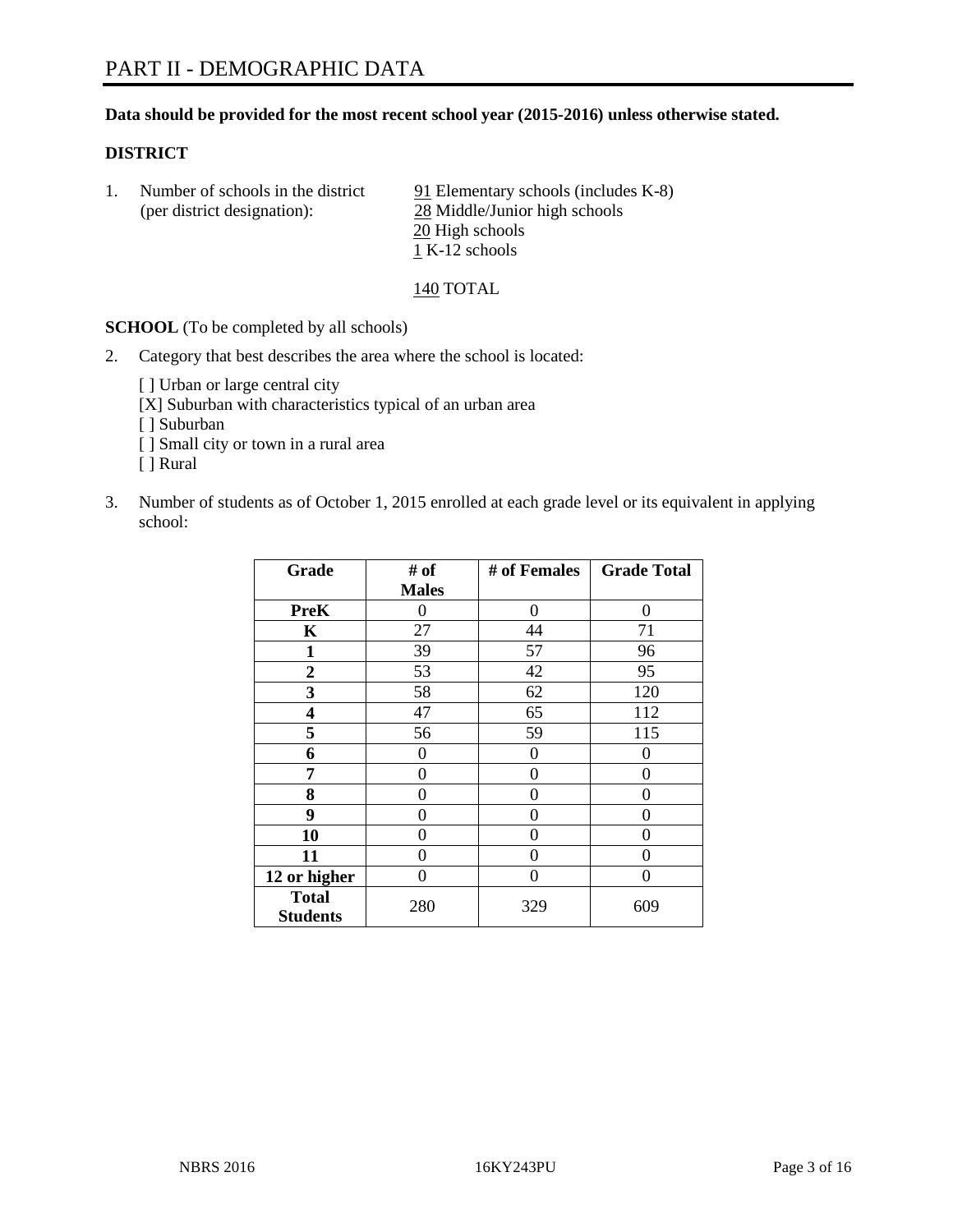the school: 2 % Asian

4. Racial/ethnic composition of  $\qquad \qquad \underline{0}$  % American Indian or Alaska Native 30 % Black or African American 4 % Hispanic or Latino 0 % Native Hawaiian or Other Pacific Islander 59 % White 5 % Two or more races **100 % Total**

(Only these seven standard categories should be used to report the racial/ethnic composition of your school. The Final Guidance on Maintaining, Collecting, and Reporting Racial and Ethnic Data to the U.S. Department of Education published in the October 19, 2007 *Federal Register* provides definitions for each of the seven categories.)

5. Student turnover, or mobility rate, during the  $2014 - 2015$  school year:  $1\%$ 

This rate should be calculated using the grid below. The answer to (6) is the mobility rate.

| <b>Steps For Determining Mobility Rate</b>         | Answer |  |
|----------------------------------------------------|--------|--|
| (1) Number of students who transferred to          |        |  |
| the school after October 1, 2014 until the         |        |  |
| end of the 2014-2015 school year                   |        |  |
| (2) Number of students who transferred             |        |  |
| <i>from</i> the school after October 1, 2014 until |        |  |
| the end of the 2014-2015 school year               |        |  |
| (3) Total of all transferred students [sum of      |        |  |
| rows $(1)$ and $(2)$ ]                             |        |  |
| (4) Total number of students in the school as      | 609    |  |
| of October 1, 2014                                 |        |  |
| (5) Total transferred students in row (3)          | 0.011  |  |
| divided by total students in row (4)               |        |  |
| $(6)$ Amount in row $(5)$ multiplied by 100        |        |  |

6. English Language Learners (ELL) in the school:  $1\%$ 

7 Total number ELL

Specify each non-English language represented in the school (separate languages by commas): Arabic, Spanish, Chinese-Mandarin, Liberian English, Tagalog

- 7. Students eligible for free/reduced-priced meals: 48 % Total number students who qualify: 290
- 8. Students receiving special education services: 5 %

32 Total number of students served

Indicate below the number of students with disabilities according to conditions designated in the Individuals with Disabilities Education Act. Do not add additional conditions. It is possible that students may be classified in more than one condition.

| 0 Autism                              | 0 Orthopedic Impairment                 |
|---------------------------------------|-----------------------------------------|
| 0 Deafness                            | 5 Other Health Impaired                 |
| 0 Deaf-Blindness                      | 5 Specific Learning Disability          |
| 0 Emotional Disturbance               | 21 Speech or Language Impairment        |
| 0 Hearing Impairment                  | 0 Traumatic Brain Injury                |
| 0 Mental Retardation                  | 0 Visual Impairment Including Blindness |
| $\underline{0}$ Multiple Disabilities | 1 Developmentally Delayed               |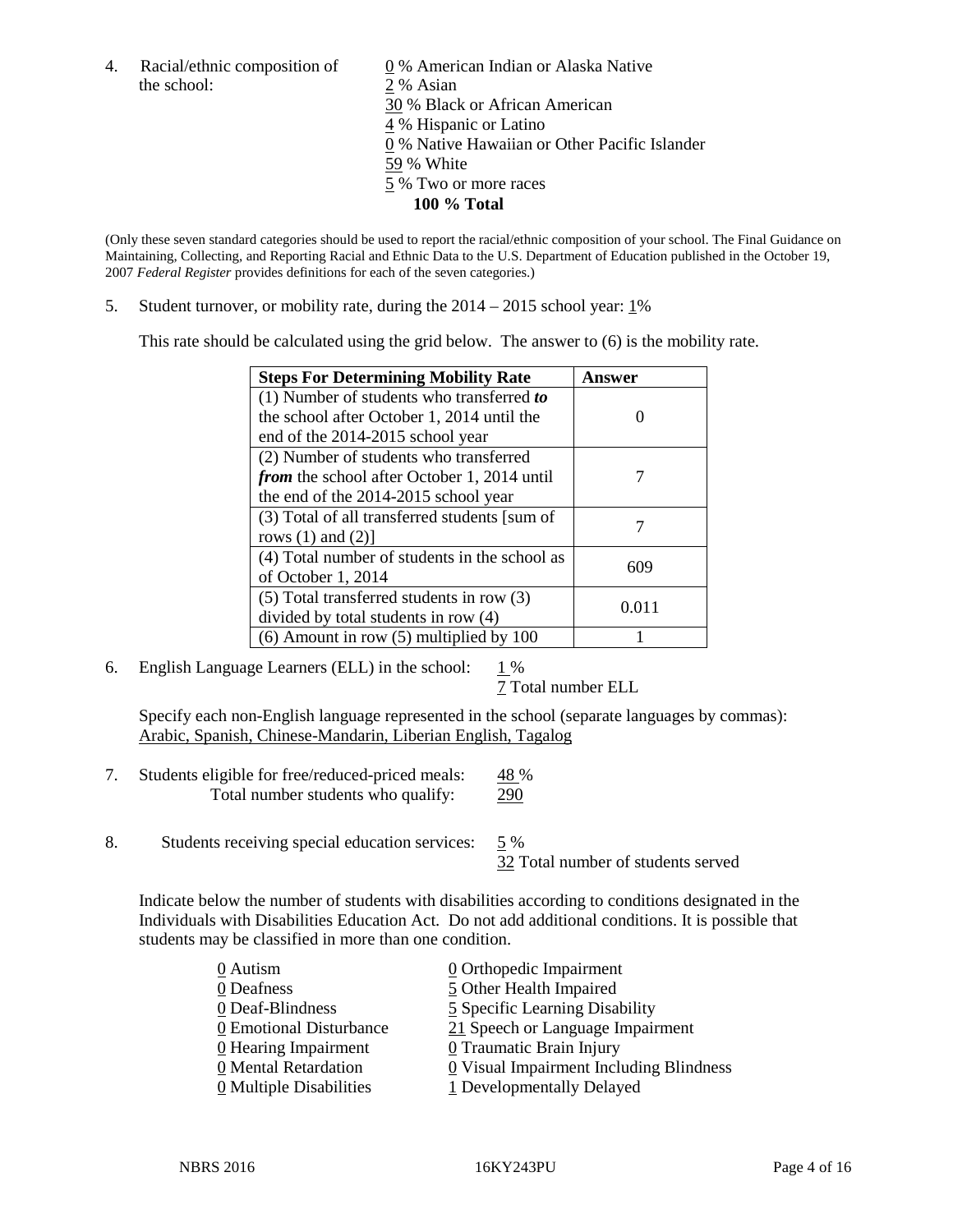- 9. Number of years the principal has been in her/his position at this school: 9
- 10. Use Full-Time Equivalents (FTEs), rounded to nearest whole numeral, to indicate the number of school staff in each of the categories below:

|                                       | <b>Number of Staff</b> |
|---------------------------------------|------------------------|
| Administrators                        |                        |
| Classroom teachers                    | 24                     |
| Resource teachers/specialists         |                        |
| e.g., reading, math, science, special | 8                      |
| education, enrichment, technology,    |                        |
| art, music, physical education, etc.  |                        |
| Paraprofessionals                     | 8                      |
| Student support personnel             |                        |
| e.g., guidance counselors, behavior   |                        |
| interventionists, mental/physical     |                        |
| health service providers,             |                        |
| psychologists, family engagement      |                        |
| liaisons, career/college attainment   |                        |
| coaches, etc.                         |                        |

- 11. Average student-classroom teacher ratio, that is, the number of students in the school divided by the FTE of classroom teachers, e.g., 22:1 25:1
- 12. Show daily student attendance rates. Only high schools need to supply yearly graduation rates.

| <b>Required Information</b> | 2014-2015 | 2013-2014 | 2012-2013 | 2011-2012 | 2010-2011 |
|-----------------------------|-----------|-----------|-----------|-----------|-----------|
| Daily student attendance    | 98%       | 98%       | 97%       | 98%       | 97%       |
| High school graduation rate | 9%        | 0%        | 0%        | 9%        | 0%        |

# 13. **For high schools only, that is, schools ending in grade 12 or higher.**

Show percentages to indicate the post-secondary status of students who graduated in Spring 2015.

| <b>Post-Secondary Status</b>                  |    |
|-----------------------------------------------|----|
| Graduating class size                         |    |
| Enrolled in a 4-year college or university    | 0% |
| Enrolled in a community college               | 0% |
| Enrolled in career/technical training program | 0% |
| Found employment                              | 0% |
| Joined the military or other public service   | 0% |
| Other                                         | 0/ |

14. Indicate whether your school has previously received a National Blue Ribbon Schools award. Yes No X

If yes, select the year in which your school received the award.

15. In a couple of sentences, provide the school's mission or vision statement.

The mission of Schaffner Traditional Elementary is to provide a quality education. We expect all students to learn at a high level. In a structured environment that emphasizes daily attendance and maximum time on task, students are given opportunities to strengthen understanding of their roles and responsibilities as members of a family, work group and community. Parents, students and staff, in partnership, are committed to students being life-long learners.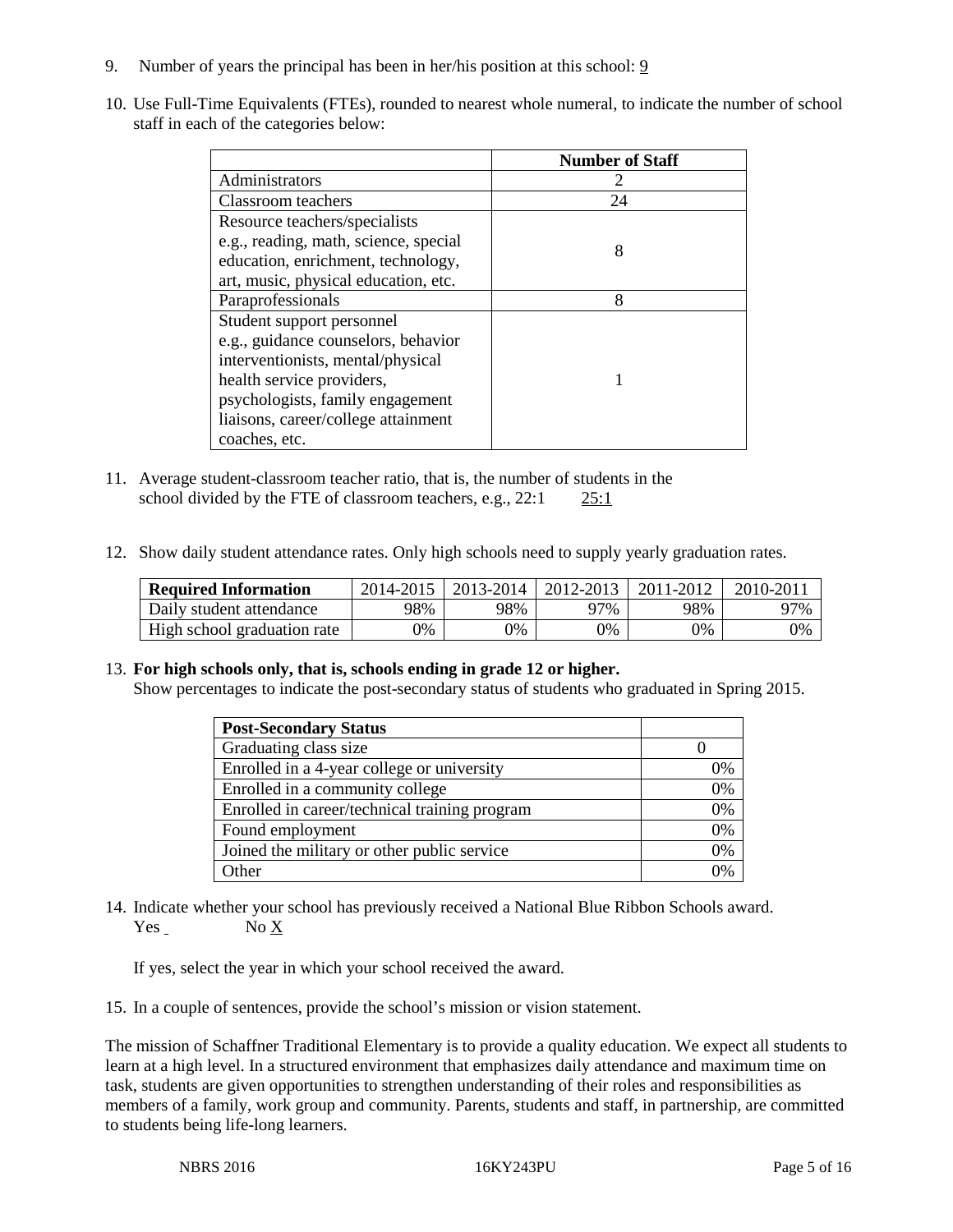16. **For public schools only**, if the school is a magnet, charter, or choice school, explain how students are chosen to attend.

This is a magnet school in which students are chosen by random draw. There are no admission requirements.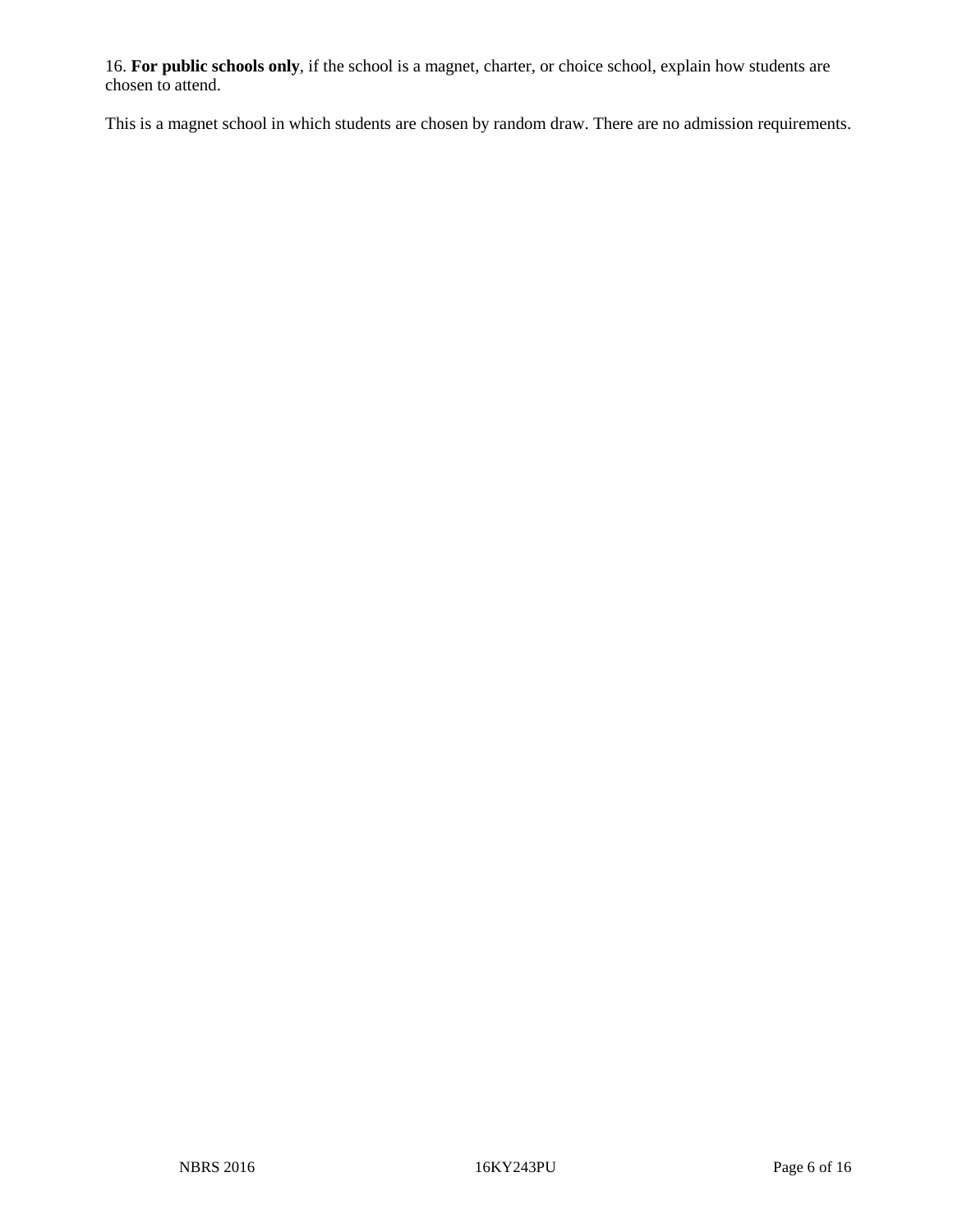# PART III – SUMMARY

Schaffner Traditional Elementary is a traditional magnet school within the Jefferson County Public School System in Louisville, Ky. Schaffner Traditional serves kindergarten through fifth grade students from an expansive geographic area of approximately 100 square miles of Jefferson County. The 612 students who attend Schaffner Traditional come from a variety of socio-economic backgrounds and diverse populations. During the 2015-16 school year, 47% of the students qualified for free/reduced lunch and 45% of students represented various minority groups.

Schaffner Traditional opened in 1992, and has maintained a consistent enrollment of approximately 600 students. In its 24-year history as a traditional magnet, Schaffner Traditional has had only two principals. This consistency of leadership has provided a strong foundation of instructional excellence, community involvement and student success. All stakeholders at Schaffner Traditional encourage high academic and behavioral expectations by staff, students and parents.

Schaffner Traditional has performed at the highest levels on state assessments for many years. In 2004, Schaffner Traditional was designated a "Pace Setter School" in the state of Kentucky for performing in the top five percent of all elementary schools. Schaffner has been designated a "School of Distinction" by the Kentucky Department of Education for the last two years. This is a result of scoring in the top two percent of all Kentucky elementary schools on the yearly state common core assessments.

Schaffner Traditional has a faculty of 24 regular classroom teachers, one Exceptional Child Education (ECE) resource teacher, a part-time speech clinician, one media specialist, and one teacher for each of the following areas: physical education, visual arts, music and the Science Technology Engineering Math (STEM) lab. The teaching experience of certified staff ranges from one to thirty-two years. The stability of the teaching staff remains very high. Only one teacher has transferred from Schaffner Traditional to another district school in the last nine years.

Other certified staff include a principal, assistant principal, guidance counselor and a full time instructional resource teacher. In addition, eight paraprofessionals are employed to provide interventions and assistance to struggling learners.

The curriculum at Schaffner Traditional is guided by the Kentucky Core Academic Standards (KCAS) for English Language Arts and Mathematics. Use of these common core standards provides consistency across all same grade classrooms and a spiral effect from one grade level to the next. We believe that a significant cause of our success is this deep, consistent curricular commitment by all staff. Within the KCAS, teachers are given ample latitude and flexibility to utilize a variety of instructional materials and resources. Teachers are able to provide differentiated instruction for students who are having difficulty with a standard and for those who have easily mastered a standard. All certified staff have been trained in the understanding, deconstruction, and implementation of the KCAS. Therefore, all special area (art, music, physical education, science and library media service) teachers are adept at reinforcing the teaching of the standards within their particular domains.

The academic achievements of students are acknowledged on a regular basis. During the school year, students take four proficiency assessments in the areas of reading, math, science and social studies. Students who score proficient or higher are recognized by the principal or assistant principal. Teachers communicate with parents on a weekly basis about student progress through a weekly report. After each grading period, students who earn all As and Bs, and students who earn all As, are awarded an academic certificate of excellence by the principal. The principal and assistant principal review all student report cards each grading period and write positive, encouraging comments. Schaffner Traditional is consistently the elementary school in our district with the highest average daily attendance. Students with perfect attendance are rewarded with a special luncheon each grading period.

At Schaffner Traditional we also value the development of each child emotionally, physically, socially and culturally. Schaffner Traditional students begin each day greeted by the principal, assistant principal and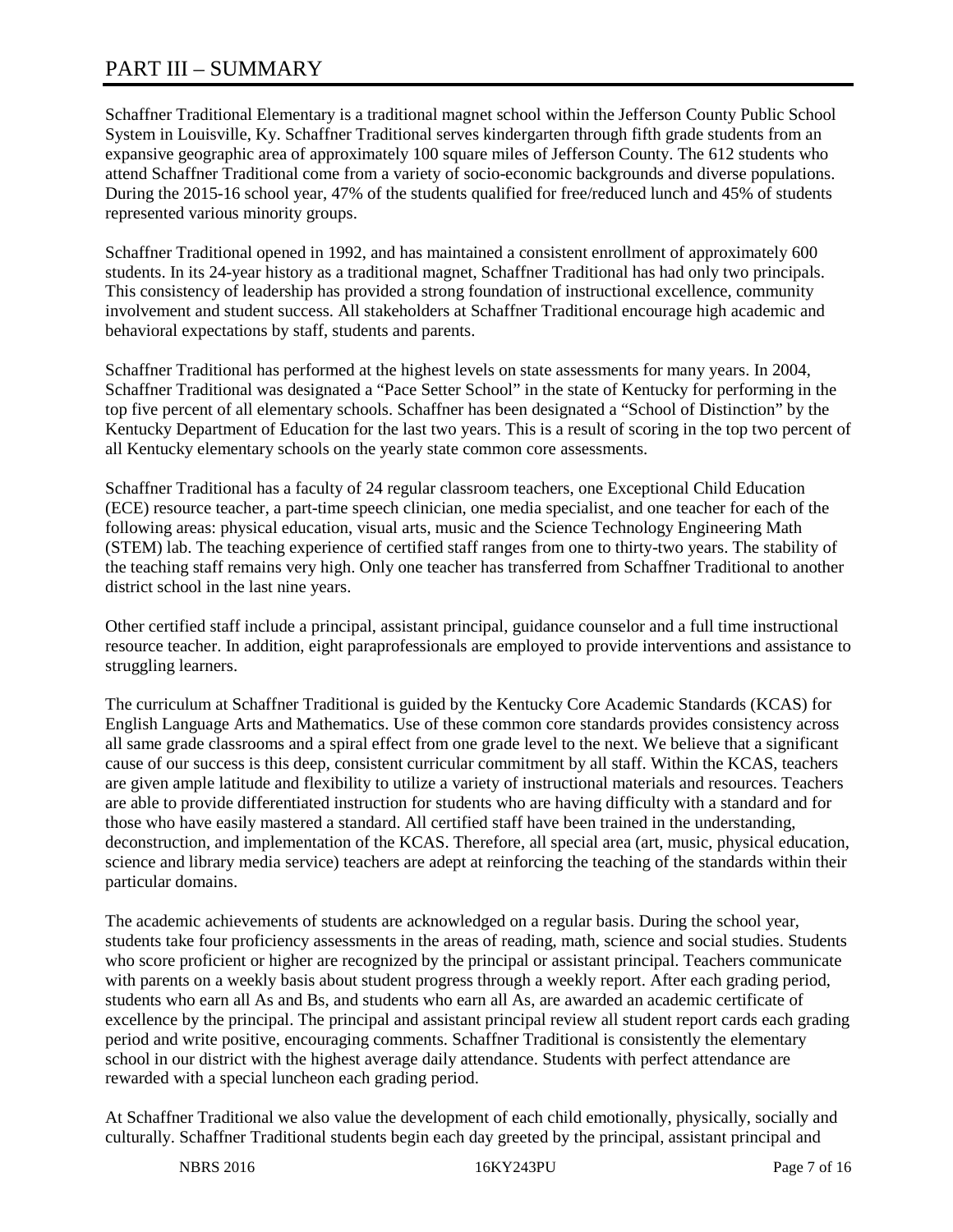counselor with a smile and "Good morning." During the morning announcements, we share "words of wisdom" with our students. The themes of these messages include forgiveness, confidence, tolerance, gratitude and other strong character-building topics. Our school counselor provides guidance lessons to classes monthly. Additionally, she holds small group sessions for select students on a weekly basis to address specific needs of the group such as, conflict resolution, self-esteem, and responsible group membership. The counselor coordinates a mentoring program, "Dolphin Pals," in which adults in the building are paired with particular students to build a positive, supportive relationship. To develop students' physical potential, the SBDM council allocates funds to provide a full time physical education/practical living teacher to provide weekly instruction. Students also have the opportunity to participate in the Dolphin Walk, cross country and Girls on the Run. Schaffner Traditional students are culturally enriched through the art and music curriculums which provide instruction in the contributions of various cultures. These opportunities are closely coordinated with the topics being studied in the regular classroom.

An aspect of Schaffner Traditional that makes us unique is our extensive involvement in monthly service projects designed to contribute to the local community. Our students make blankets for patients at Kosair Children's Hospital. Schaffner Traditional hosts veterans and their families for a special program and lunch in November. In December, our students collect food items for the Shively Area Ministries' food bank to be distributed to needy families in our area. Just this year, we collected over 7,300 items. In January, our school community purchases hats, gloves and scarves that are donated to the Center for Women and Families. Our student council representatives sell suckers and candy grams in February. The money raised is donated to the "Make a Wish Foundation." During National Reading Awareness Month in March, we hold a book drive. The books are given to the children at St. Joseph's Childrens' Home. In April, our students participate in the Louisville "Mayor's Give-a-Day Program" by pledging to help a needy relative or neighbor in some way. At Schaffner Traditional, we believe this involvement teaches children empathy and concern for their fellow citizens. Our intention is that our students will grow up to become giving, caring adults.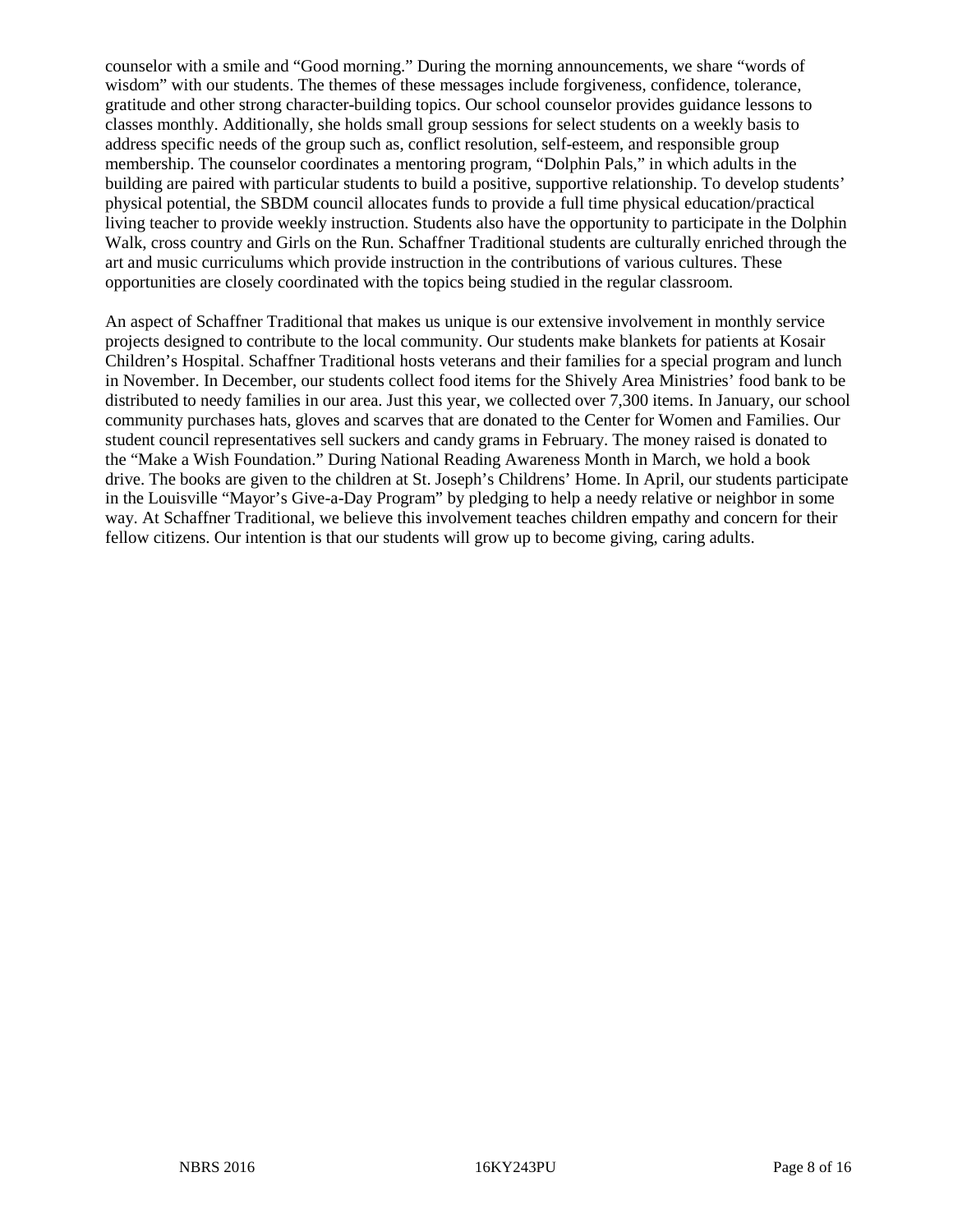# 1. Core Curriculum:

Schaffner Traditional Elementary provides a purposeful, relevant, engaging, and meaningful learning environment for all students. Our curriculum is aligned with the Kentucky Core Academic Standards (KCAS) which offers academic rigor in all content areas.

The Reading/English Language Arts (ELA) curriculum is designed to develop strong readers, thoughtful writers, critical thinkers, and clear communicators in the classroom and for a lifetime. We begin this process through explicit instruction of the common core standards at all grade levels. Students participate in shared, guided, and independent reading and writing every day. We introduce quality fictional literature and complex, content-rich, non-fiction texts to promote cross-curricular learning. While working with these texts, we engage our students in conversations based on higher-level questioning with the expectation of returning to the text to locate text-based evidence. Though our school has adopted Harcourt as our official reading series, we embrace a balanced literacy approach. Therefore, we utilize classroom libraries, leveled texts, online articles, and real-world examples of reading and writing such as recipes, instructional manuals, brochures, menus and magazines within our reading and writing workshops.

As a school-wide initiative to grow thoughtful writers, we utilize the Four Square Writing Method (Gould, Gould, and Burke, 2010) across all grades and content areas. In addition, all teachers provide explicit writing instruction in the form of narrative, informative, and opinion writing. Mini-lessons based on mentor texts are presented to help our students see and hear thoughtful writing. We also provide many opportunities to develop the speaking and listening components of the common core. Pair share, turn and talk, morning meetings, literature circles, cooperative group conversations, and oral presentations are common practices in our balanced literacy approach across all content areas.

The Math curriculum is designed to develop mathematically proficient students who are able to make sense of problems, think critically, attend to precision, and explain their reasoning. We begin this process with explicit instruction of the common core state standards for mathematics at all grade levels. We actively engage our students in meaningful lessons in which they must work collaboratively with their peers to solve real-world problems. We teach a variety of problem-solving strategies; but then we allow them to problemsolve using the strategies that make the most sense to them, followed by an explanation of their thinking. The value in this is that our students are continually being immersed in critical thinking skills, learning perseverance, checking precision, and growing in procedural fluency.

Our teachers rely heavily on the use of anchor charts for visual representation of strategies. Manipulatives and math tools are available for use at all grade levels. Though our school has adopted EnVision Math as our official math series, we believe in a balanced approach to mathematics. Therefore, we utilize a wide variety of resources for our core mathematics and for remediation and enrichment purposes.

The Science curriculum is designed to develop wonder, curiosity, and exploration in the minds of our 21st century learners. We begin this process with explicit instruction using the Next Generation Science Standards (NGSS) at all grade levels. We present lessons using an investigative, inquiry-based, hands-on approach to learning through the use of Full Option Science System (FOSS) Modules. We also have a Science Technology Engineering Mathematics (STEM) Lab with a full-time, certified teacher. Students at every grade level visit the science lab once a week where they explore scientific processes collaboratively. Guest speakers from Fish and Wildlife and Louisville Water Company are brought in for real-world connections.

The Social Studies curriculum is designed to promote a sense of community, country, and world, and to develop a lifelong civic responsibility in our students. We begin this process with explicit instruction of the common core standards at all grade levels. We actively engage our students in a variety of real-world learning situations beginning in kindergarten and continuing through fifth grade. Our goal in this is to help our students truly understand their role and responsibility as a productive citizen in society.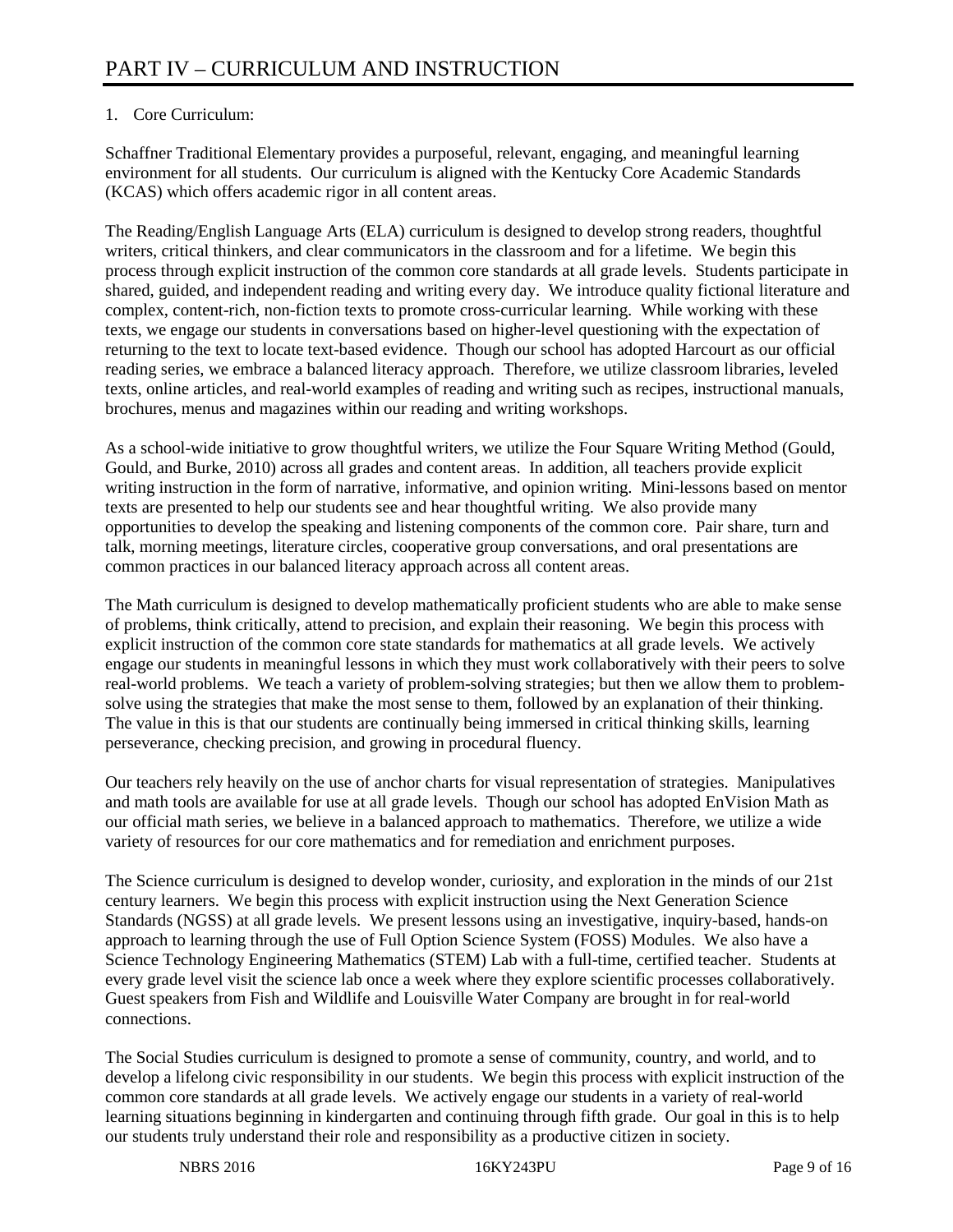We invite many guest speakers (veterans, local law enforcement, city officials, career representatives, etc.) to come and share their stories and gifts with our students. We initiate student projects which help history come alive for our students, such as dressing up as their favorite historical icon and presenting orally for their peers. We also provide many opportunities for our students to become actively involved with the heart of our community through participation in a local food drive, making blankets for a local hospital, collecting and donating money to the Make-a-Wish Foundation and the Juvenile Diabetes Research Foundation, singing at the local nursing homes, and collecting warm clothing for children in need.

#### 2. Other Curriculum Areas:

Each of our non-core subject areas is taught by a full-time teacher who is specifically certified in that area. Students at every grade level receive instruction in each area for a fifty minute block of time each week.

The Visual Arts curriculum contributes to the overall success of our students by focusing on each child as an artist. During the visual arts classes, the students are given the opportunity to work with many different mediums including paint, oil pastels, clay, collage and weaving. Students also study a different artist each week and write about that artist using the Four Square Method of writing. Our visual arts teacher collaborates with other teachers to align lessons to the content being covered in the core classrooms. For example, our fourth grade students will learn about weaving when they are studying Native Americans in social studies. Each fifth grade class will make an oil pastel mural of a famous work of art, and then display this art prominently throughout the school. This allows our students to learn about art, work collaboratively with one another, and have an important role in beautifying our school. Through monies raised by grants and fundraising projects, we will send three different grade levels on a field trip to The Kentucky Museum of Art and Craft; we will also nominate ten students for scholarships to participate in Louisville Visual Art Association's art classes.

The Physical Education/Practical Living curriculum contributes to the overall success of our students by promoting healthy, active lifestyles. During these classes, the students participate in many organized activities such as dance, team sports, exercise and fitness, and group games. As a school-wide initiative, we also participate yearly in Michelle Obama's "Let's Move Campaign." These activities all share the common goal of teaching the students how maintaining a healthy, active lifestyle can be fun. We also teach important life skills such as how to budget money (consumerism), and how to choose a career path (career readiness).

The Music curriculum contributes to the overall success of our students by exposing them to a wide variety of music and artistic styles, introducing a range of musical instruments, and providing them with multiple opportunities to perform for others. The music instruction is closely aligned with the common core instruction going on in the classroom. Students are actively engaged in multiple performance opportunities throughout their elementary learning experience. For example, the annual Sing Around, which involves students from the entire school singing together at one performance; first through third grade musical concerts performed for our parents; the Schaffner Singers, which involves select students performing together at various venues, and fifth grade band and orchestra. We also participate in a yearly field trip to a performance of The Louisville Orchestra.

The Library Media Center curriculum contributes to the overall success of our students by promoting the motto, "Readers = Leaders." We accomplish this by following the American Association of School Librarians (AASL) Standards of the 21st Century Learner, as well as the common core standards. Our media center is a busy place, and is always being utilized. Our kindergarten students check out books daily using a flexible schedule; our primary students check out books twice a week; and our intermediate students check out once a week. In addition, our media specialist aligns her weekly instruction with the standards being covered in the core classrooms. For example, the fourth graders complete a book review utilizing books checked out through the media center. Fifth graders compose a literary analysis using a book read aloud together. These same students will also participate in a Skype session with the author of this book. Guest authors are brought in to share their books and explain the publishing process. Our media center holds two book fairs each year. Our combined sales this year exceeded \$20,000, allowing us to pay for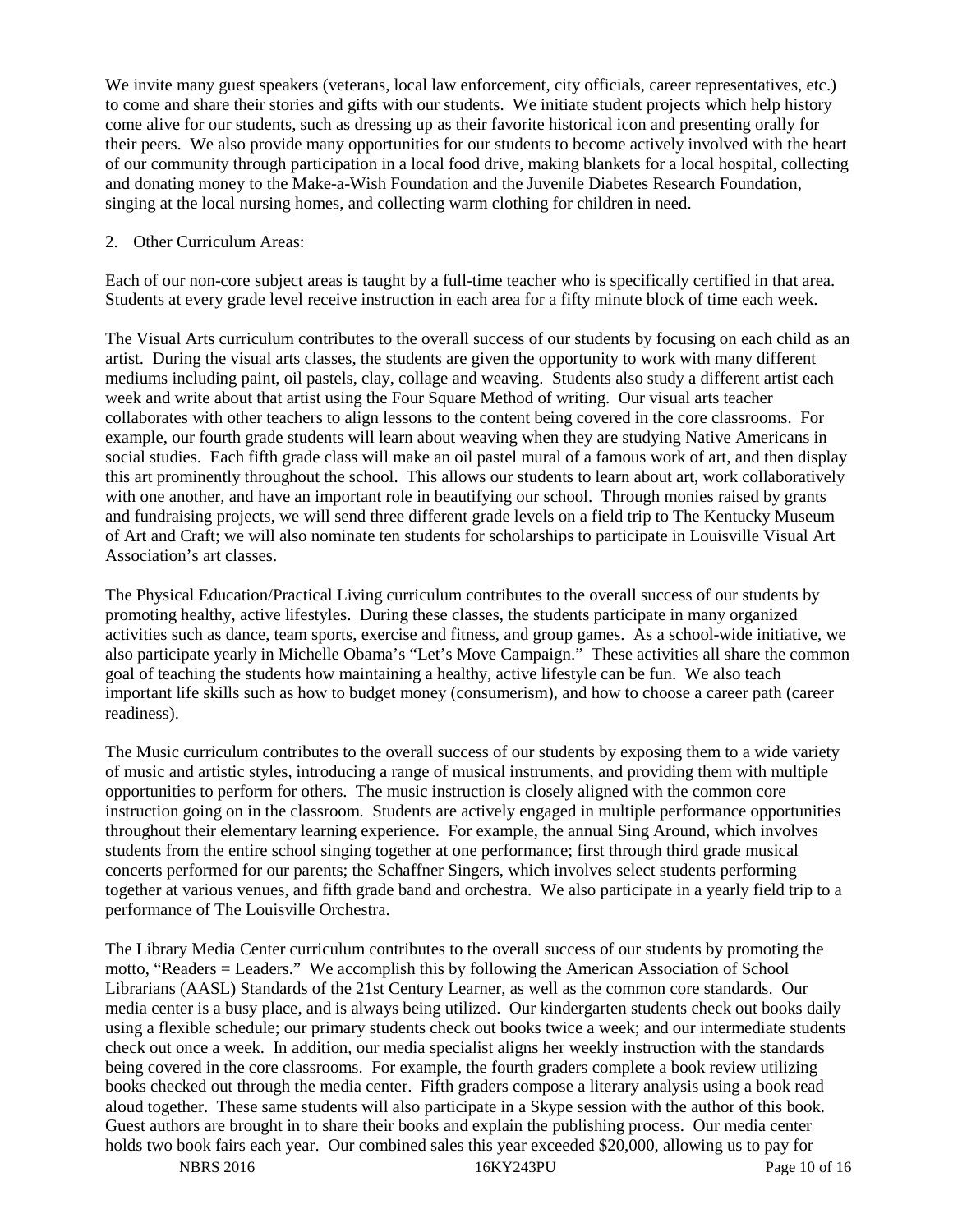author visits, and purchase new books and technology. We also have a Student Technology Leadership Program (STLP) which operates through our media center. Using our green screen, students create and edit videos to present weekly announcements to the school.

Technology contributes to the overall success of our students by developing 21st century learners who are proficient in the use of technology. Technology is consistently used in all classrooms, and across all grade levels and content areas. Each classroom is equipped with a document camera, a teacher laptop, and three desktop computers. All of our intermediate classrooms (third through fifth) have a smart board, and most of our primary classrooms have interactive panels. Throughout the building, we have three osmos, ten kindles, thirty-six iPads, and forty-five laptops. We also have an open computer lab with thirty desktop computers. Our fifth grade students receive fifty minutes per week of technology instruction in the computer lab to help prepare them for the 21st Century Skills Assessment, in which we consistently score proficient. Technology is consistently embedded to enhance all common core instruction.

3. Instructional Methods and Interventions:

At Schaffner Traditional we are guided by a philosophy of commitment to high standards of academic excellence. Our teachers are given autonomy in deciding which instructional approaches and methods would best achieve this high academic standard.

With common core learning targets as our guide, we work in grade-level professional learning communities (PLC) to share instructional strategies, review student work, analyze assessment data, and determine need for intervention and/or enrichment. Instructional methods throughout the building include an emphasis on explicit modeling of strategies; providing print-rich classrooms for visual support; affording accountable talk opportunities; teaching students to cite evidence to defend their thinking; and intentional real-world connections woven throughout all content areas. Differentiation (providing instruction in a variety of ways) is intentionally present within these instructional methods. For example, teachers provide instruction whole group, small group, and one-on-one. Flexible groups and focus groups are created based on assessments, learning styles, common interests, and topics. The use of video clips, graphics, or photos is used to enhance learning and present information visually. Room arrangements are chosen to accommodate collaborative clusters and quiet work stations. Assignments with built-in choices for how to demonstrate learning is another type of differentiation we use. For example, students will be given a social studies project and told that they may produce a written report, give an oral presentation, or create a poster.

For students who struggle or accelerate academically in reading and math, we offer small group intervention. This instruction is provided by the classroom teacher, instructional resource teacher, assistant principal, or principal. These groups are flexible and are based on needs identified through formative/diagnostic assessments. In 2015-16, we provided services to 40 at risk students for two hours per week in small flexible groups over a 25-week period. We also utilize Moby Max, a computer-based program for reading and math remediation and enrichment. As additional intervention, we offer before and after school power sessions for identified students struggling in reading and/or math. Power Hour is an intensive six-week program which focuses on a targeted cluster of standards. This is available to our second, third, fourth, and fifth grade students, and instruction is provided by our instructional resource teacher. During Power Hour this year, we serviced 61 at risk students, for a total of twelve hours of additional, intensive instruction. We also offer ESS (Extended School Services) for students who show academic weakness in the areas of reading or math. During 2015-16, we provided services to 115 students for a total of 1,007 hours of additional instruction. For our Tier 3 students, (students who are two or more grade levels behind) we take them through the RtI (Response to Intervention) process. These students meet five days per week in small intervention groups. We monitor their progress through a six-week cycle and then meet as PLC groups to look at work samples and discuss instruction modification.

4. Assessment for Instruction and Learning and Sharing Assessment Results:

Incoming kindergarten students at Schaffner Traditional are administered the Brigance assessment. This is an early screening instrument used to determine kindergarten readiness. Teachers utilize data from Brigance to determine areas of strength and areas of growth. The results of this assessment are shared at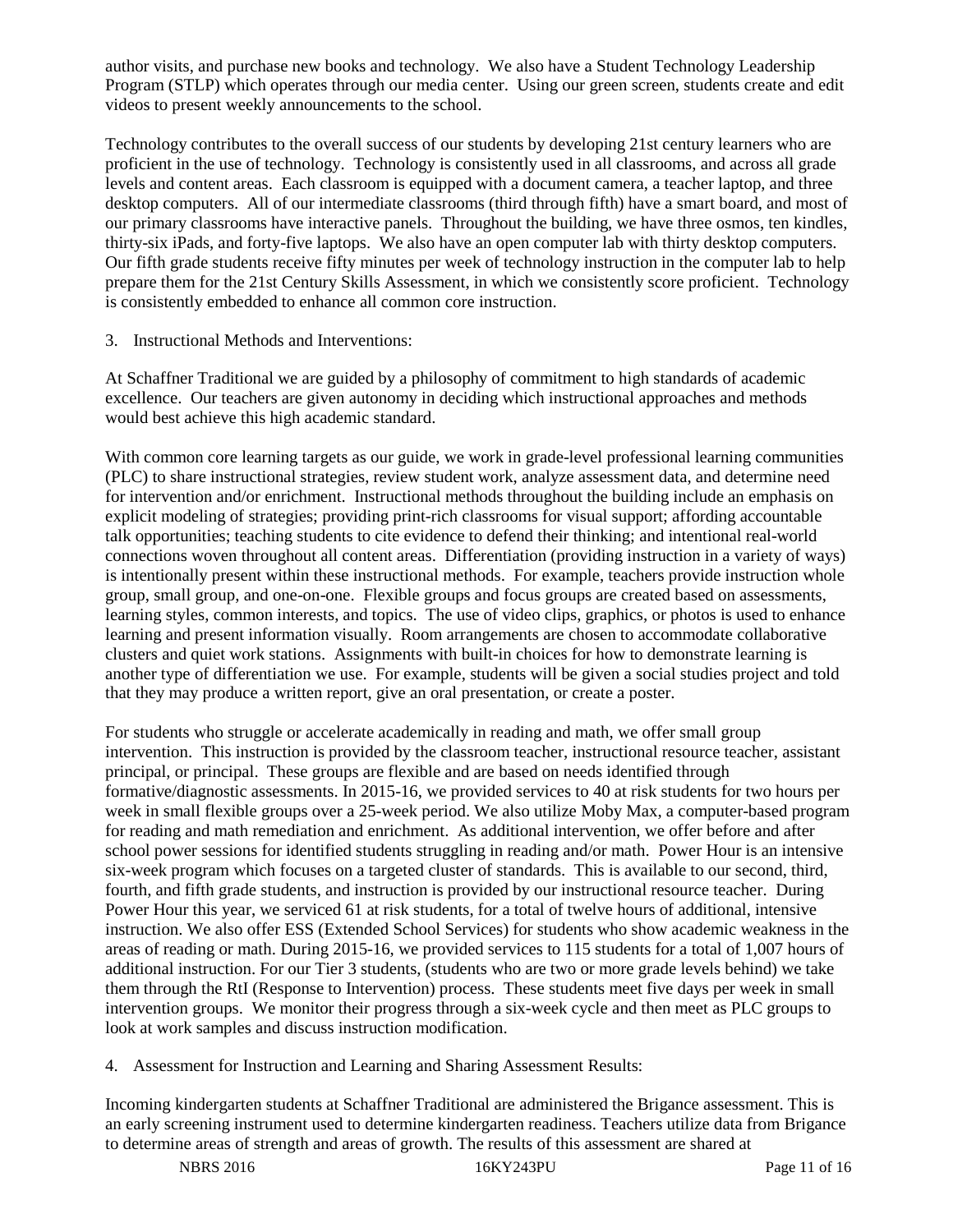parent/teacher conferences in the fall.

In mid-winter, kindergarten students are administered the Letter Identification and Hearing Recording Sounds and Words portions of Marie Clay's Observation Survey. This data is used by teachers to inform reading instruction, create small guided reading groups, and identify students who need additional intervention. Students are administered a math diagnostic in the winter and again in the spring. These assessment results are shared with parents in an individual conference with the teacher.

All third grade students are administered the Cognitive Abilities Test in the fall. This test is used by our district to qualify children for the gifted and talented programs. The test measures reasoning and problem solving skills in the areas of 1) verbal, 2) quantitative (mathematics), 3) spatial or non-verbal domains (using shapes and figures to solve problems). Once assessment data has been compiled, the school district then mails the results to parents.

All students developing English proficiency complete Accessing Comprehension and Communication in English State to State assessment (ACCESS). Students are assessed on listening, speaking, reading, and writing in English. This assessment gives students multiple opportunities to show their proficiency in English. Parents receive results of the assessment by mail.

Teacher-developed common assessments are used across all grade levels at Schaffner. Teachers implement backwards planning to deconstruct key standards in each unit. Common assessments determine student mastery of those key standards. Teachers utilize progress monitoring documents as a tool to analyze areas of growth and areas of focus for each student. Professional Learning Communities meet weekly to analyze data, discuss how instruction will be modified, and create small flexible groups based on specific data.

Diagnostic and proficiency assessments created by the Jefferson County Public School District are administered each nine week cycle. Teachers meet in grade level groups to analyze this data. These are used to measure student's mastery of unit standards. Teachers share with students their progress toward mastery of the standards. From this discussion, students set incremental academic goals for themselves.

Students in grade three through five participate in the Kentucky Performance Rating for Educational Progress (KPREP). This state assessment is a blended model built with norm-referenced test (NRT) and criterion-referenced test (CRT) items which consist of multiple-choice (mc), extended-response (ER) and short answer (SA) items. The CRT portion is customized for Kentucky.

Schaffner Traditional shares all academic data through the local media, the JCPS parent portal, and the district website. The school publishes a monthly parent newsletter which highlights achievement in all academic areas.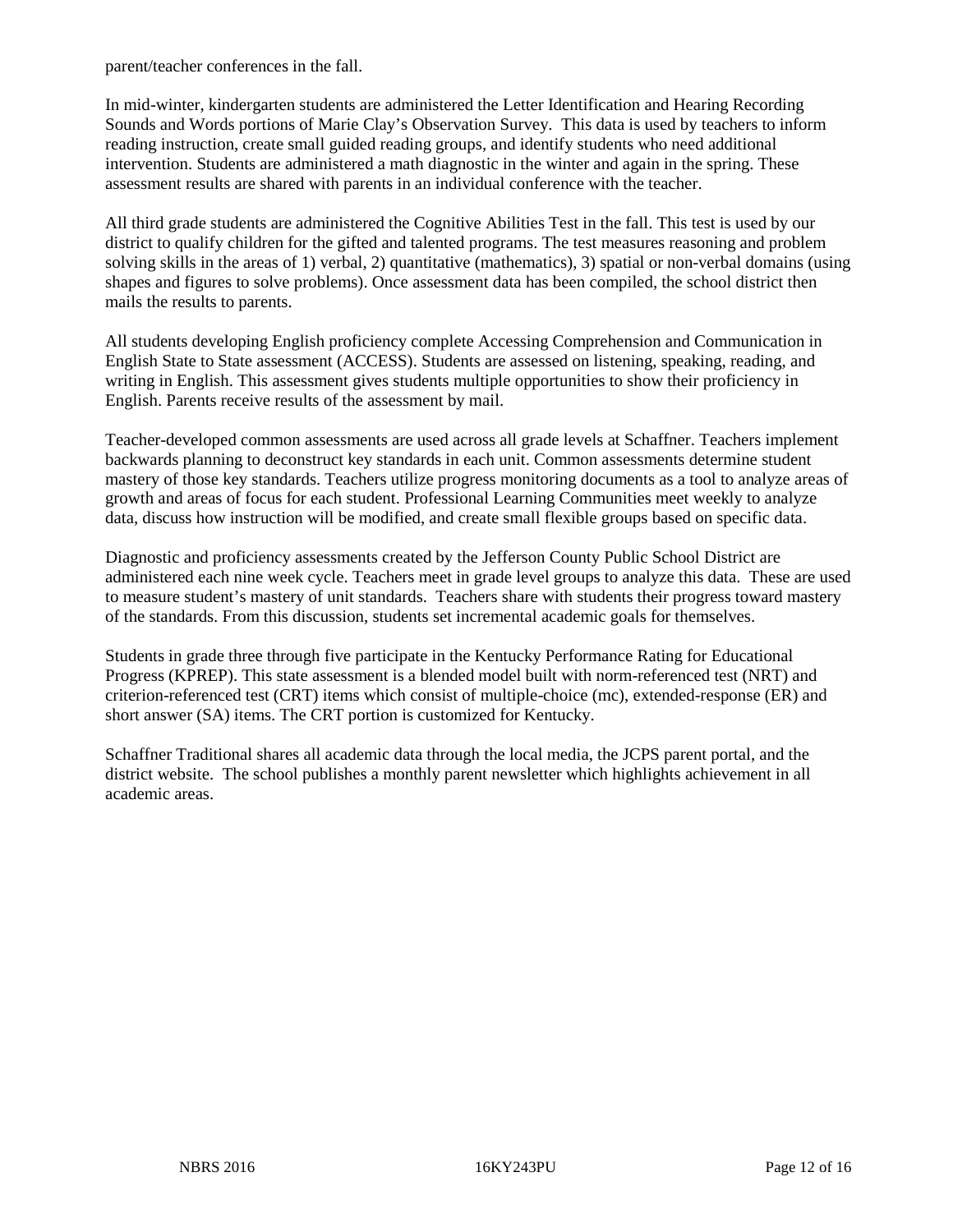# 1. School Climate/Culture:

At Schaffner Traditional, we support our students academically, socially, and emotionally. Academically, we support our students by setting high expectations, differentiating instruction, and providing rich remediation and enrichment opportunities. We scaffold student learning to meet them where they are, and we provide rigorous and engaging lessons to help them move toward mastery in all academic areas. Schaffner Traditional parents also contribute to our students' academic growth by ensuring that students are present and on-time every day, reviewing homework nightly, and communicating with school staff about any academic concerns.

Socially and emotionally, we support our students by embedding within our core instruction many opportunities for peer collaboration and active problem solving. We also devote time daily within our classrooms to whole class meetings and wrap-up-the-day discussion sessions where student concerns are addressed. Our related arts curriculum meets the social and emotional needs of our students by exposing them to a wide variety of cultures. In addition, our students participate in community service projects such as a local food drive, winter clothing collection, and fundraisers to support local and national charitable organizations. This service within the community gives students the opportunity to exhibit student voice and express empathy for others.

Our teachers also contribute to the culture of our school, and are supported in a variety of ways. We rely heavily on the positive power of collaboration, and we collaborate on a regular basis. This happens both vertically and horizontally. On a weekly basis, we meet in professional learning communities (PLC). Every six weeks, we meet as an instructional team to analyze student work and gather feedback from our peers to enhance instruction. Every nine weeks, grade level teams deconstruct upcoming standards and plan lessons and common assessments to ensure mastery. Teachers also contribute to the decision- making process when purchasing instructional resources. Staff members are publicly recognized for professional efforts such as effective displays of student work, perfect attendance, and commitment to the Schaffner community by attending programs and functions outside of regular responsibilities.

The ongoing supports provided to students, combined with rich immersion into community service, fosters their success as students and citizens. Opportunities for to teachers to collaborate and contribute to decision-making fosters their sense of purpose and value in the success of the school. Schaffner Traditional's warm, caring, and positive environment fosters student and staff success.

2. Engaging Families and Community:

Schaffner Traditional is a very warm, welcoming school. We have an open door policy, which means parents are welcome into the school at any time without giving prior notice. Schaffner parents are very supportive of our teaching staff. Annually, about 500 of our students have been represented by a parent in a parent/teacher conference. On a regular basis, parents and community members are visible throughout the building. Parents volunteer as field trip chaperones, plan class celebrations, and help with special events both within and outside of the regular school day. During Career Week, parent volunteers engage students in hands-on demonstrations representing various career roles and responsibilities. When it is Book Fair time, parents organize materials, help students choose books, and even operate the cash registers. To celebrate Dr. Seuss' birthday and Read Across America, parents volunteer their time to read to classes throughout the school. Parent volunteers also organize and actively participate in our Fall Festival, Open House, Talent Show, yearbook sales and t-shirt sales. We log approximately 3000 volunteer hours each year. Our Parent Teacher Association (PTA) is very actively involved in our school. Our PTA membership averages 250 each year. This high level of family engagement shows our students that we care for and support them as one big, collaborative team.

The community we serve is also an active and integral part of our overall success. Local community organizations, such as Shively Area Ministries, donate school supplies and backpacks to our students every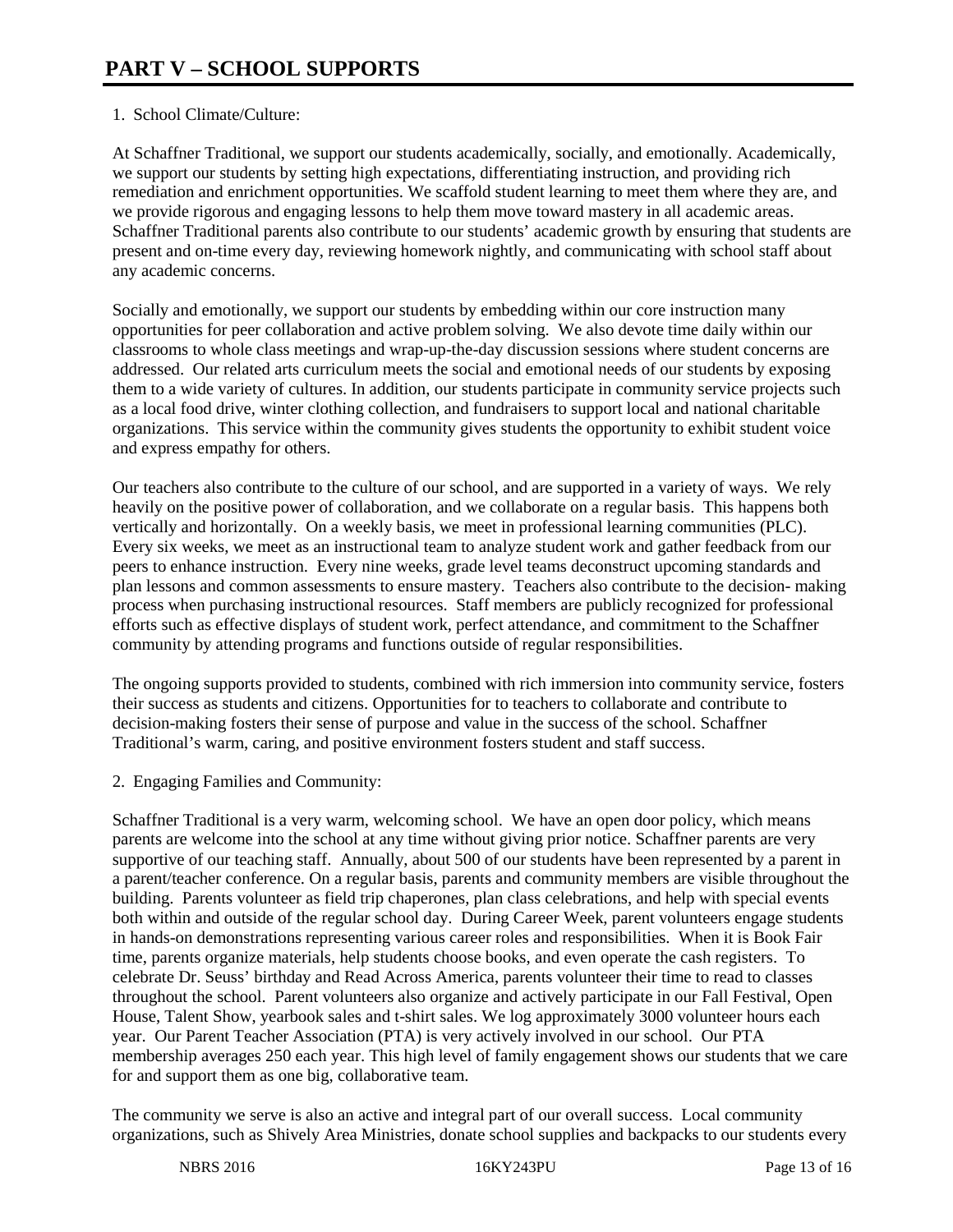year. Okolona Christian Church donates Thanksgiving meals to our families in need during the Thanksgiving holiday. Shively Lodge No. 951 donated two bicycles this year to use as incentives for perfect attendance. Our PTA is currently working in collaboration with local government officials to secure funds for much-needed playground structures and equipment. This generous spirit of giving is also returned to the community through various service projects in which Schaffner Traditional students and staff are actively involved. Ongoing opportunities to immerse ourselves in giving to others, showing empathy, and taking action when a need presents itself in the community, helps us all embrace the warm, caring attitude which makes Schaffner Traditional such a positive, supportive environment for students and staff.

# 3. Professional Development:

The majority of the professional development at Schaffner Traditional takes place through the following activities: teachers' professional growth plans, Professional Learning Communities (PLC) at each grade level, and individual or small-group work with the resource teacher. At the beginning of each school year, teachers reflect on their strengths and areas for growth. Teachers use this reflection to write professional growth goals which includes activities or professional development sessions they plan to complete to reach their goals.

A team of teachers (one per grade level), the school instructional resource teacher and all administrators received training from Richard and Rebecca DuFour in the purpose, function and facilitation of PLCs. These teachers lead a PLC at least weekly with their grade level teams. At each PLC session, the resource teacher, principal or assistant principal is present to provide resources, guidance, and clarification, if needed. With guidance from the resource teacher or administrator, teachers collaborate to deconstruct the Kentucky Core Academic Standards (KCAS) to determine their meaning and the scope of teaching that is required to help all students master them. Teachers work together to create common, formative assessments for students that will be used to determine which students are mastering the content. As teachers impart the content to their students and formatively assess, they revisit the standards together to adjust or modify instruction. The formative assessments are also used to create small focus groups of students who need additional instruction or practice with a particular skill. Professional development through the PLC process is hands-on and in real-time, allowing for immediate implementation for the greatest impact on student success.

The role of the resource teacher is to build capacity in teachers by providing differentiated professional development. She locates quality resources for teachers to use in implementing the standards and models how to create common assessments before scaffolding them through the process. She assists teachers in creating quality lessons and in how to differentiate their instruction for students. The resource teacher demonstrates lessons in the classroom and helps teachers create meaningful student work specific to the lessons being taught. This one-on-one model ensures our teachers are receiving the professional development that is specifically aligned with their identified areas for growth. In response to the need to improve writing instruction in all classrooms, we trained all teachers in the use of the "Four Square Writing" method. Our resource teacher follows up with teachers as they need assistance with the implementation of this school-wide initiative.

# 4. School Leadership:

Schaffner Traditional operates within a philosophy of shared leadership. The principal, assistant principal and guidance counselor comprise the administrative team. This team works with the school-based resource teacher, Professional Learning Community (PLC) teacher leaders, and School-Based Decision Making (SBDM) Council to create and implement policies and practices that support student achievement. These policies and practices reflect the philosophy that the greatest amount of funding should be allocated for the direct instruction of students. With every decision and expenditure, we ask, "Is this what is best for students?"

The SBDM Council reallocates approximately 75% of operational funds to purchase additional instructional staff. For example, the council uses these funds to provide four additional paraprofessionals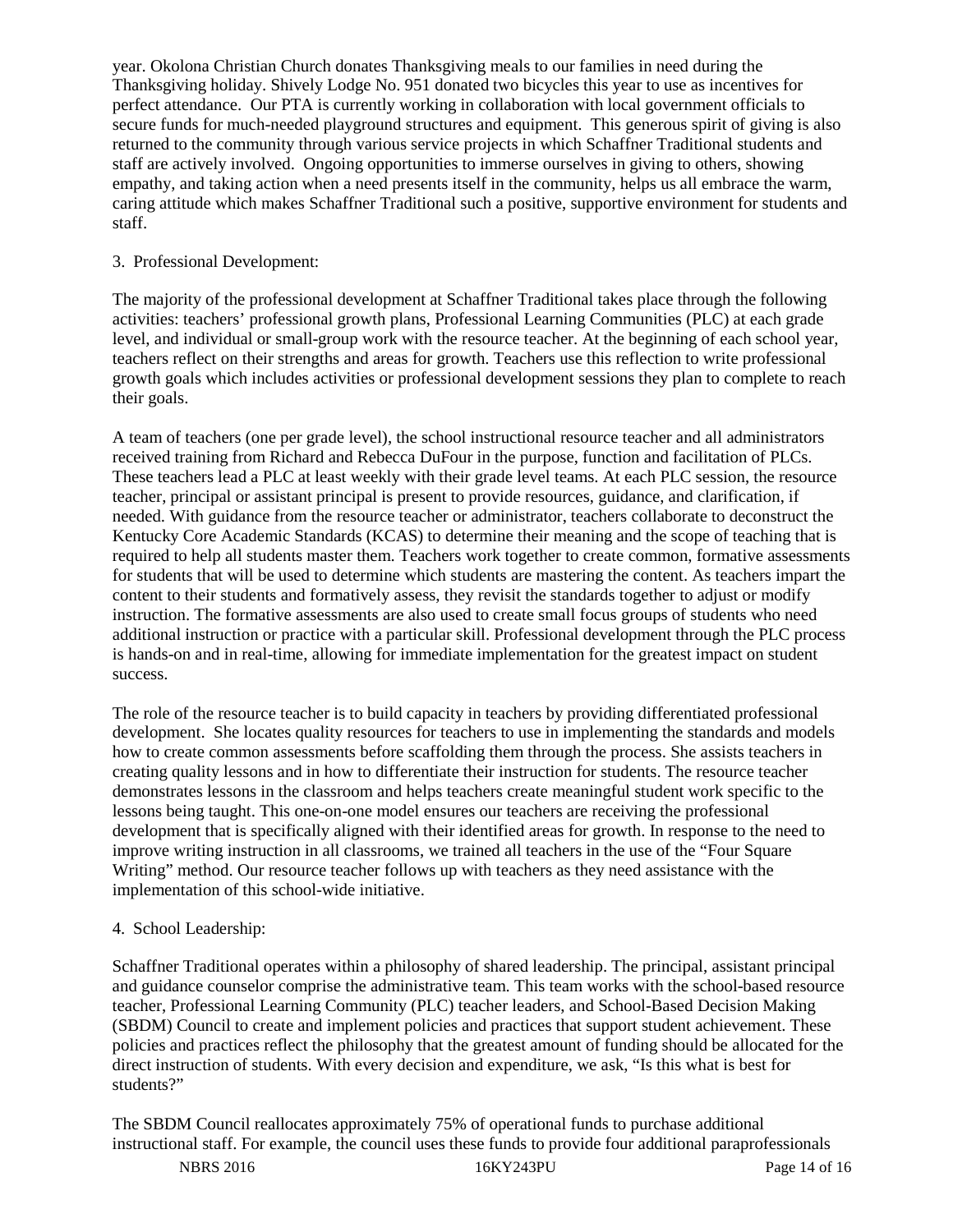which enables each grade level to be served by one instructional interventionist. This provides greater access to individualized remediation by our struggling students. Additional funds are allocated through professional development to provide extended planning time for teams of teachers at the beginning of each instructional cycle. This extra time permits teachers to collaborate and plan for the upcoming nine weeks of instruction. These sessions are guided by the resource teacher to maximize efficiency and focus.

Each year, the leadership team writes a proposal to the district for additional instructional funds. This money is used to provide before/after school extended learning for students who are not meeting reading and math standards. Students receive small group instruction focused specifically on their needs.

At Schaffner Traditional, every instructional staff member is regularly and directly involved in the instruction of students. The school-based resource teacher instructs students in small literacy groups before and after the school day as well as during the school day. The principal and assistant principal instruct students in math and literacy focus groups on a daily basis. The guidance counselor conducts small group sessions with students focusing on perseverance, effort and study skills. The principal and assistant principal visit classrooms daily to observe teaching and learning. The administrative staff is readily accessible to students, staff and parents.